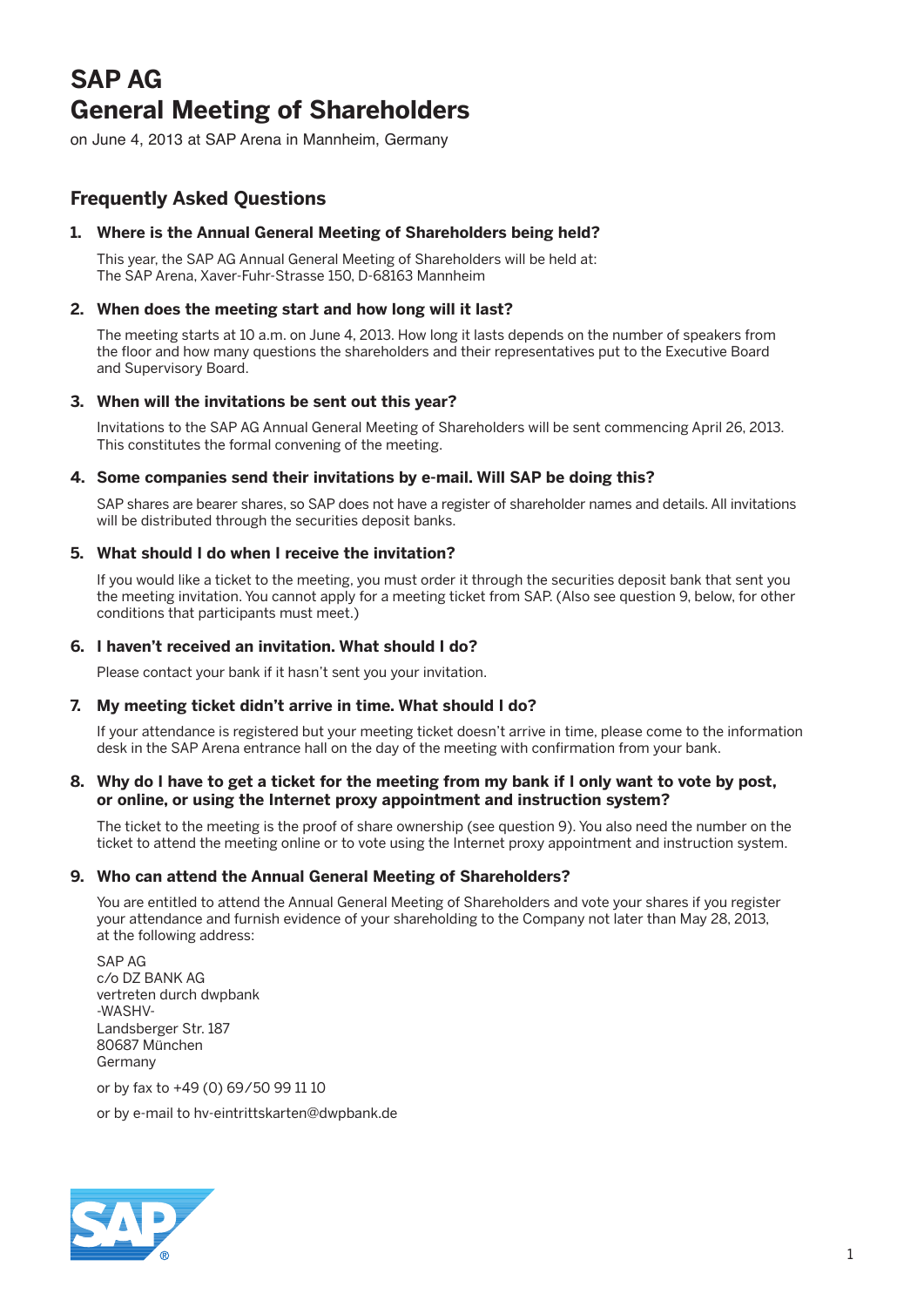SAP AG must receive your registration in German or English in text form. "In text form" means given in writing or fax identifying the person giving the statement (last name, first name, and address) and having a signature or other identifiable end. The evidence of shareholding must be submitted in the form of evidence prepared by a depositary institution in German or English. The evidence of shareholding must refer to and be true as of the record date, which is the beginning of May 14, 2013. To attend and vote, you must be the shareholder on the record date.

#### **10. Can I attend the meeting if I sell my shares before the meeting date?**

 You can attend if you have furnished evidence that you owned SAP shares on the record date (midnight at the beginning of May 14, 2013) and your attendance was registered not later than May 28, 2013, at the address notified for that purpose. You can still attend if you sell your shares after the record date.

#### **11. Can I vote by post?**

 Postal votes must be in writing on the postal vote form. The form is part of the admission ticket and is also available online at www.sap.com/agm. For more information about how to vote by post, see page 17 in the invitation to the Annual General Meeting of Shareholders.

#### **12. How do I instruct the Company to vote on my behalf?**

 Before or at the meeting, you can give instructions to a proxy provided by the Company. For more details, see page 19 in the invitation to the Annual General Meeting of Shareholders.

#### **13. Can I appoint proxies on the Internet and instruct them how to vote my shares?**

 We offer our shareholders Internet facilities to appoint and instruct proxies provided by the Company. The procedure is as for attendance in person, that is to say, whether you wish to order an entrance ticket for the Annual General Meeting of Shareholders and vote your shares yourself, or whether you wish to appoint a proxy, you must first register and submit evidence of your shareholding in time. To access the Internet proxy instruction system, go to www.sap.com/agm.

#### **14. Can I vote my shares on the Internet myself?**

 This year again, we are able to offer real online attendance. Participants can follow a live Internet stream of the entire Meeting, vote their shares in real time, and inspect the attendance register online.

#### **15. Is there free parking for cars?**

 The parking lot at SAP Arena has space for 2,700 cars. There is a map on the meeting ticket showing the parking lots.

#### **16. Does SAP provide complimentary bus and rail tickets to the meeting?**

 Yes – with your meeting ticket, you will be sent a free pass for the entire VRN (local public transportation company) network, valid on the day of the meeting.

#### **17. Why are there security checks?**

 SAP wishes to provide a safe environment for people attending the Annual General Meeting of Shareholders. There will be the usual security checks as people arrive for the meeting.

#### **18. Where can I obtain evidence of attendance for my tax return?**

 The attendance certificate is at the back of the ballot card book that you will receive when you arrive and hand in your ticket. Please detach it from the ballot card book and keep it.